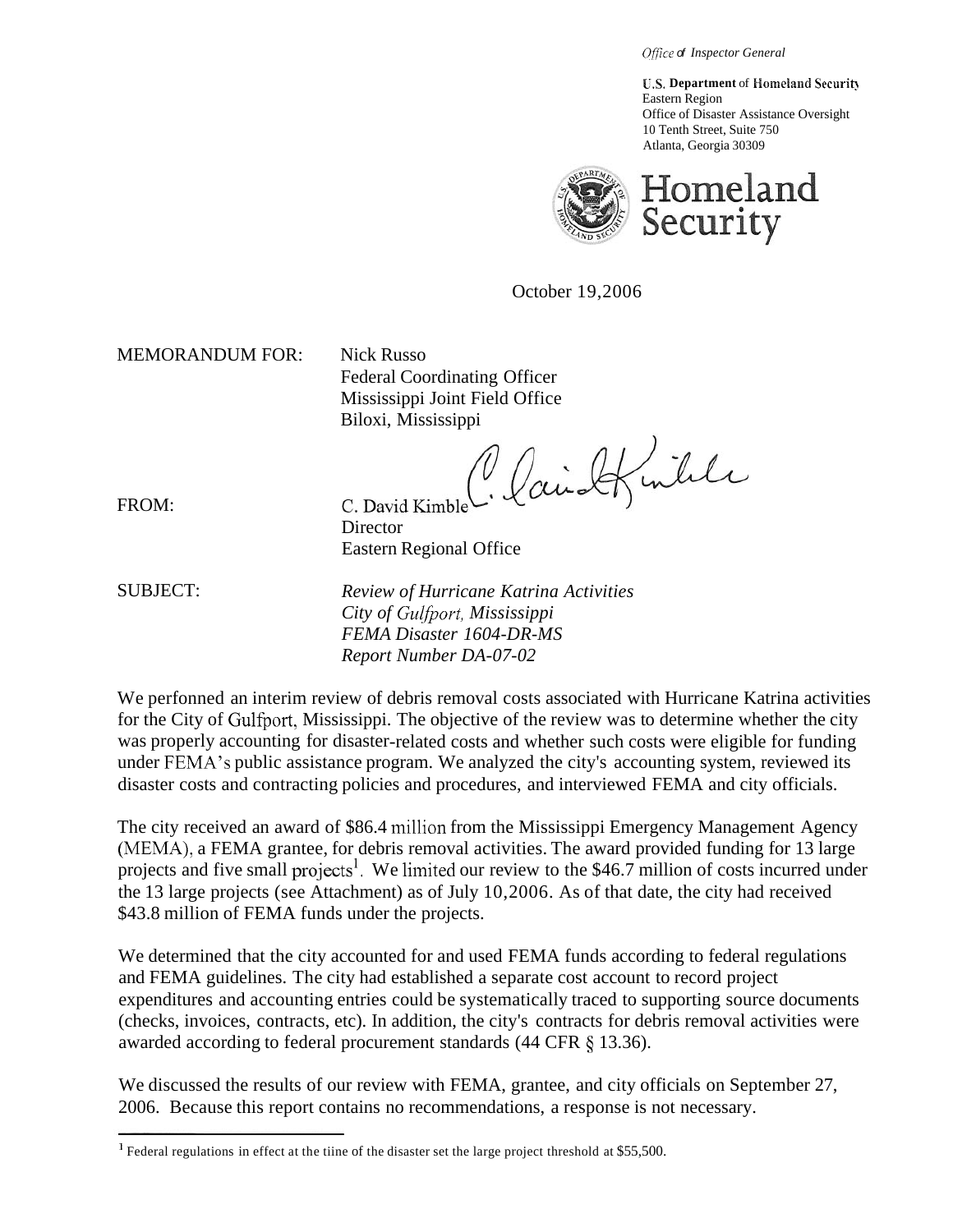The nature and brevity of this assignment precluded the use of our normal audit protocols. Therefore, we did not conduct the review according to generally accepted government auditing standards. Had we followed such standards, other matters may have come to our attention.

This review was conducted in conjunction with the President's Council on Integrity and Efficiency (PCIE), as part of its examination of relief efforts provided by the Federal government in the aftermath of Hurricanes Katrina, Rita, and Wilma. As such, a copy of the report has been forwarded to the PCIE Homeland Security Working Group, which is coordinating Inspectors' General review of this important subject.

Should you have any questions concerning this report, please contact me at (404) 832-6700.

Attachment

cc: Secretary

Deputy Secretary Chief of Staff Deputy Chief of Staff Executive Secretary General Counsel Chief Privacy Officer Chief Financial Officer, DHS Chief Procurement Officer, DHS Audit Liaison, DHS Audit Liaisons, FEMA Chief Financial Officer, FEMA Regional Director, FEMA Region IV Deputy Director, Gulf Coast Recovery